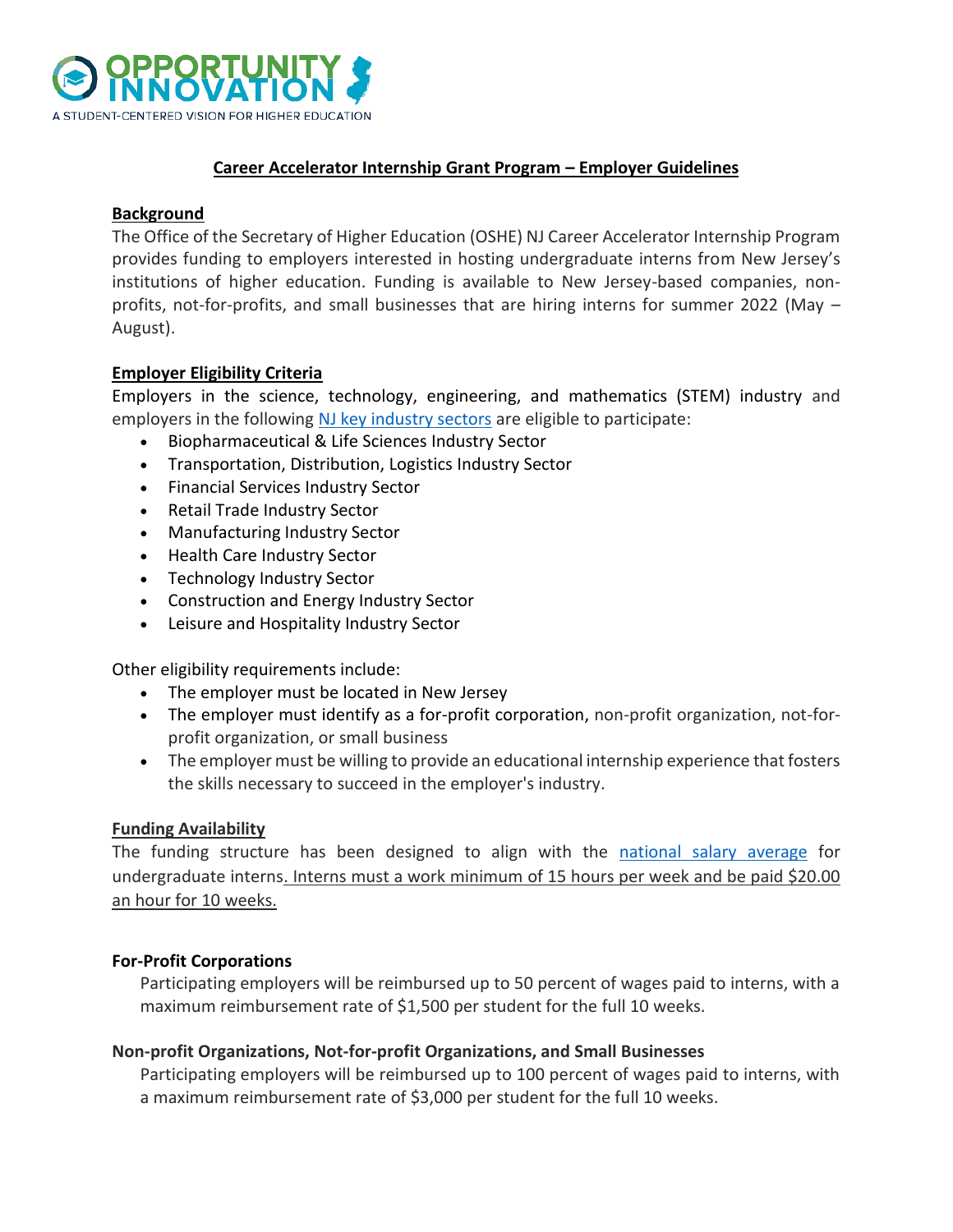Grant funds are to be used solely to cover the salaries of undergraduate interns. Upon submission of the grant application, selection of the applicant as a grant recipient, and the execution of the Grant Agreement, funds for intern salaries will be disbursed to employers using NJ START. **All funds must be expended by August 31, 2022.** Any funds remaining as of September 1, 2022 must be returned to OSHE by September 15, 2022.

# **Application Information**

Applications will be reviewed for completeness and eligibility. It should be noted that OSHE, in administering this grant program will not serve as a matching intermediary between employers and potential interns.

Additionally, employers must participate in three 45-minute educational webinars focused on inclusive hiring practices, intern on-boarding, and developmental supervision. These webinars will be hosted on the following dates:

- 1. April 11, 2022 Inclusive Intern Recruiting & Setting Up Your NJ START Account
- 2. June 9, 2022 Best Practices for Onboarding Interns
- 3. July 7, 2022 Developmental Supervision

A maximum of one (1) applicant per employment entity may be submitted.

The application for this grant program can be found [here.](https://oshe.co1.qualtrics.com/jfe/form/SV_6P6alWpg1MZ6KmW)

# **Application Submission Deadline**

Applications must be received by 5:00 p.m. on **March 27, 2022,** via the [OSHE's secure application.](https://oshe.co1.qualtrics.com/jfe/form/SV_6P6alWpg1MZ6KmW) OSHE reserves the right to reject any incomplete application or any application otherwise not in conformance with the requirements of this Notice of Grant Opportunity. Employers will be notified of the status of their grant application on or before **April 4, 2022**.

### **Technical Assistance**

OSHE will host two Technical Assistance Sessions:

March 16, 2022, at 10:00 a.m. EST.

Applicants may register for the session by using this Zoom link: <https://www.zoomgov.com/meeting/register/vJIsfuCvqzstHfxgKQMhG9YulCIDM3rMUQM>

March 23, 2022, at 2:00 p.m. EST. Applicants may register for the session by using this Zoom link: <https://www.zoomgov.com/meeting/register/vJItce6hqDMqElYWqiqKhlkK2qat3toXx6U>

The sessions will be held virtually and will also be recorded and archived to allow participants to revisit this information.